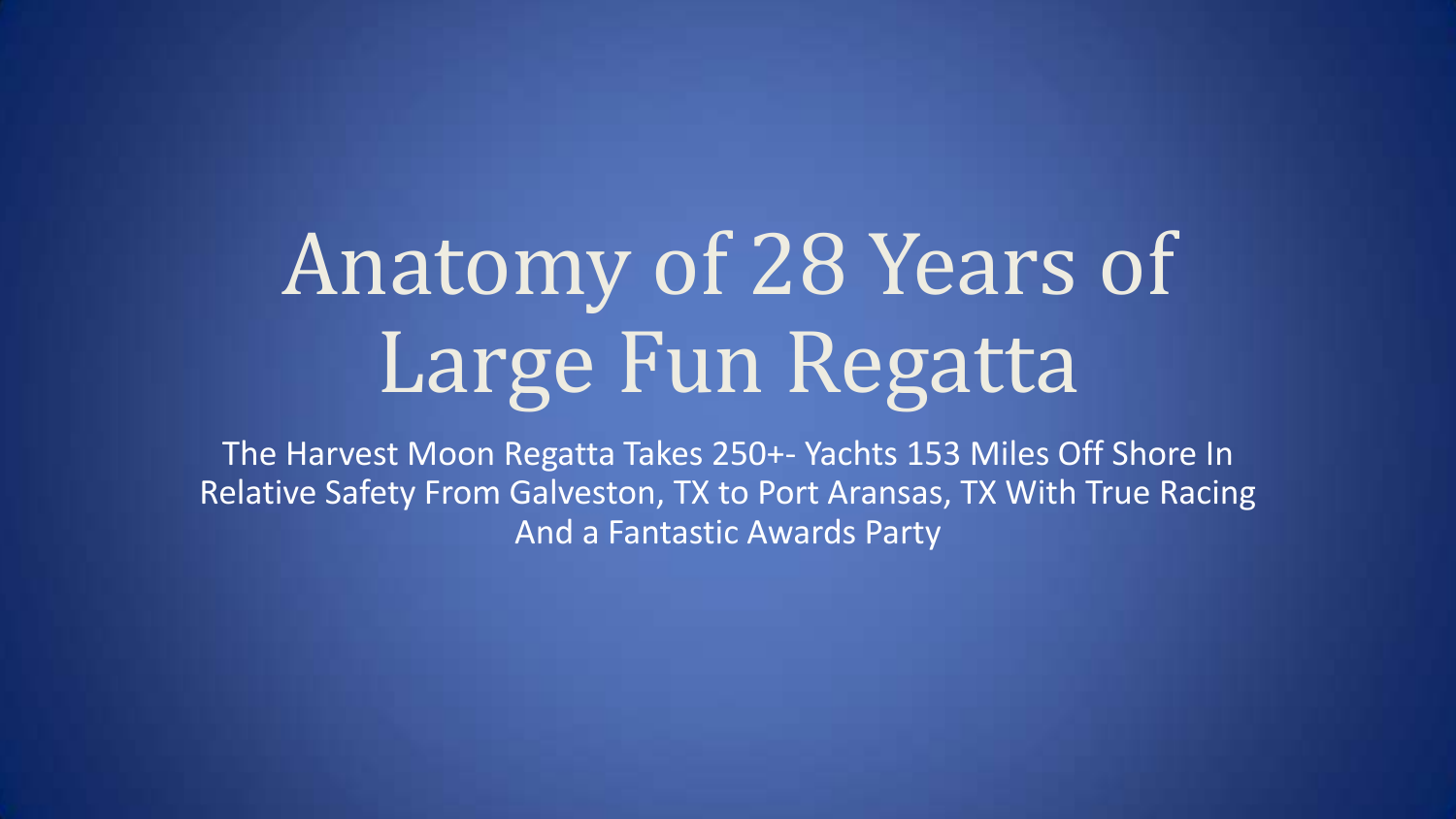# Why Develop Large Fun Regatta, HMR

- 1. To entice maximum number of boats to leave confines of their harbor
- 2. Introduce sailors to the beauty of sailing off shore during October full moon
- 3. Safety in off shore sailing in a large fleet
- 4. Learn and practice navigation and safety skills through rigs and ship traffic
- 5. Raise funds for charity in a Sail-A-Thon
- 6. USE OUR BOATS!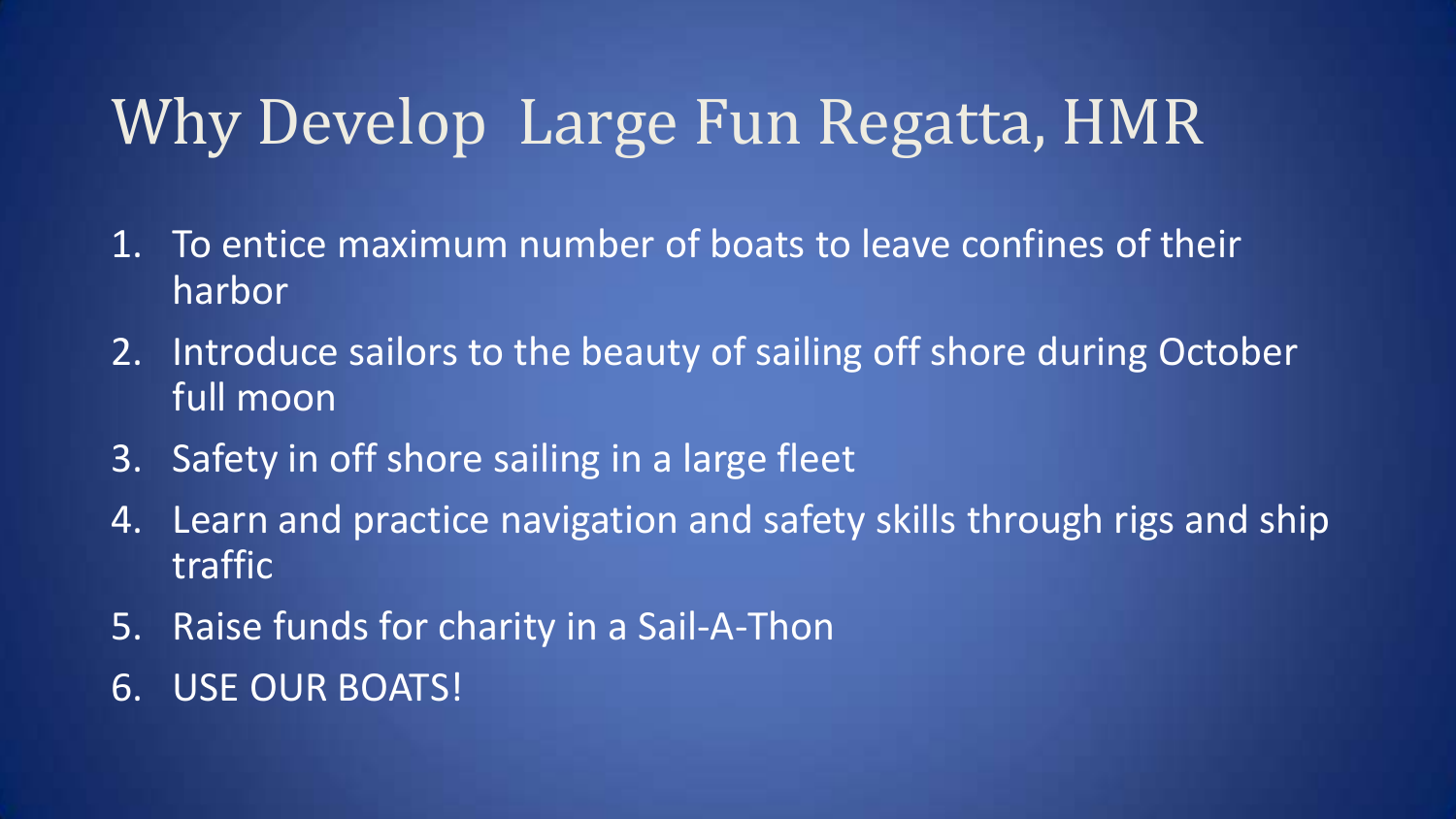### What Makes HMR a Fun Regatta

- 1. Only two days off work needed to compete for the 1700+- sailors
- 2. Full day safety, navigation and maintenance seminar
- 3. Professionally run race committee to do it right
- 4. 100+ volunteers come back every year for the fun
- 5. A full race fleet of 60+ using ORC ratings compete for Bacardi Cup
- 6. About 30 other classes under PHRF/HMR ratings compete for some 100+ fantastic trophies
- 7. Best Jimmy Buffett bands in the area
- 8. Texas Bar B Q
- 9. All the Bacardi Rum a sailor can handle with plenty of giveaways for the crews
- 10. BEST PARTY IN ALL OF SAILING!